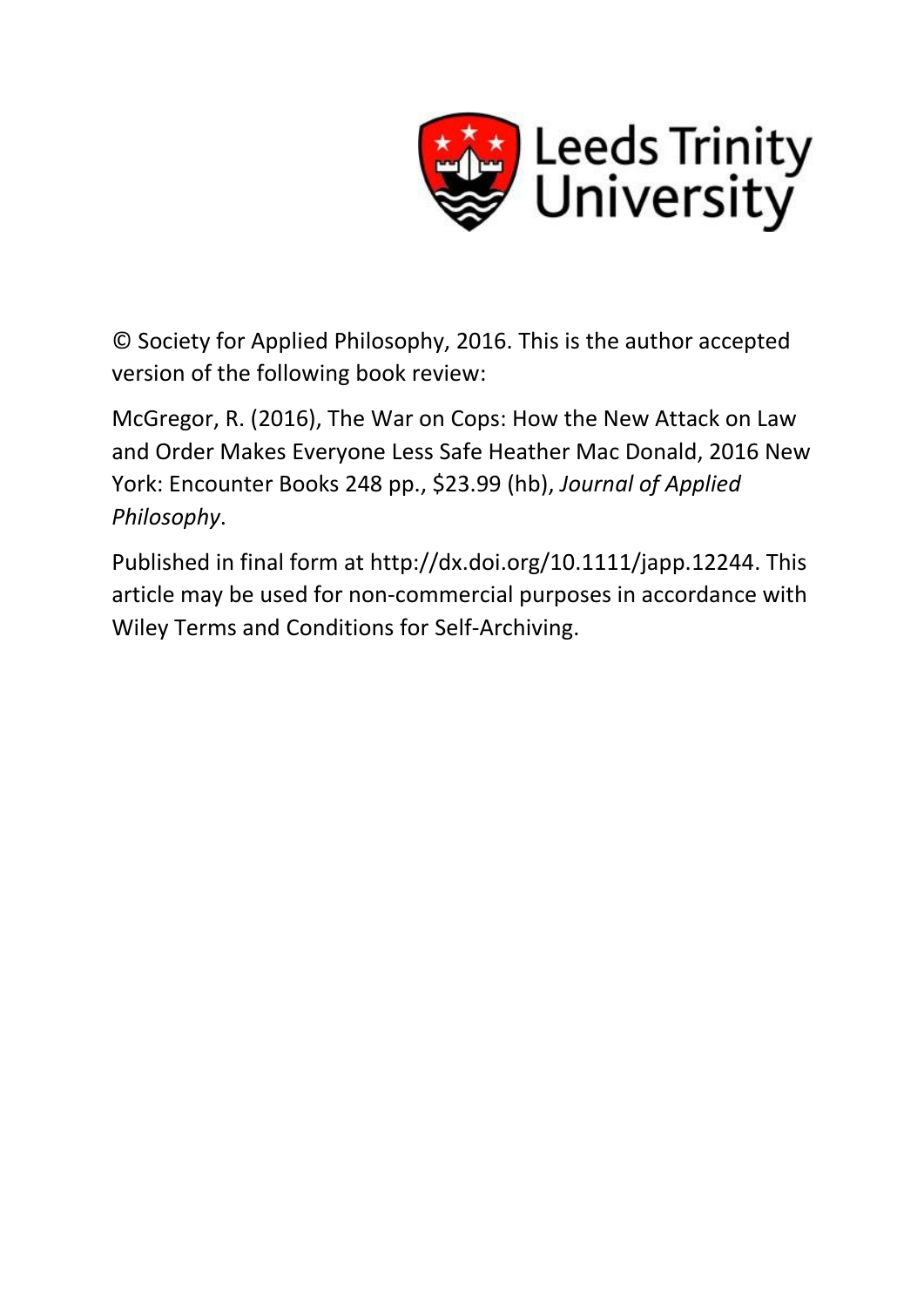*The War on Cops: How the New Attack on Law and Order Makes Everyone Less Safe* Heather Mac Donald 2016 New York: Encounter Books

248pp 9781594038754

*The War on Cops* is a collection of previously-published essays by Heather Mac Donald, a public intellectual in the United States who belongs to the 'small faction' of secular conservatives (Mark Oppenheimer, "A Place on the Right for a Few Godless Conservatives", *New York Times*, February 18, 2011). The essays are journalistic rather than academic, having appeared in the *City Journal*, *National Review*, *New York Daily News*, *InsideSources*, *Wall Street Journal*, and *Weekly Standard*, but the volume is nonetheless significant to contemporary philosophers due to both its form and content. First, Mac Donald presents a logical argument for her position and makes explicit use of philosophical devices such as thought experiments. Second, this argument concerns the controversy surrounding the killing of African American males by police officers in the last three years and she provides the first sustained criticism of the rationale for the Black Lives Matter movement. Mac Donald's argument proceeds as follows:

- (1) The activism of BLM has changed policing strategy from proactive to reactive.
- (2) The change in policing strategy from proactive to reactive has caused the current crime surge in the US.
- (3) The negative impact of the crime surge on the quality of life in African American communities is higher than the negative impact of discriminatory policing practices.

1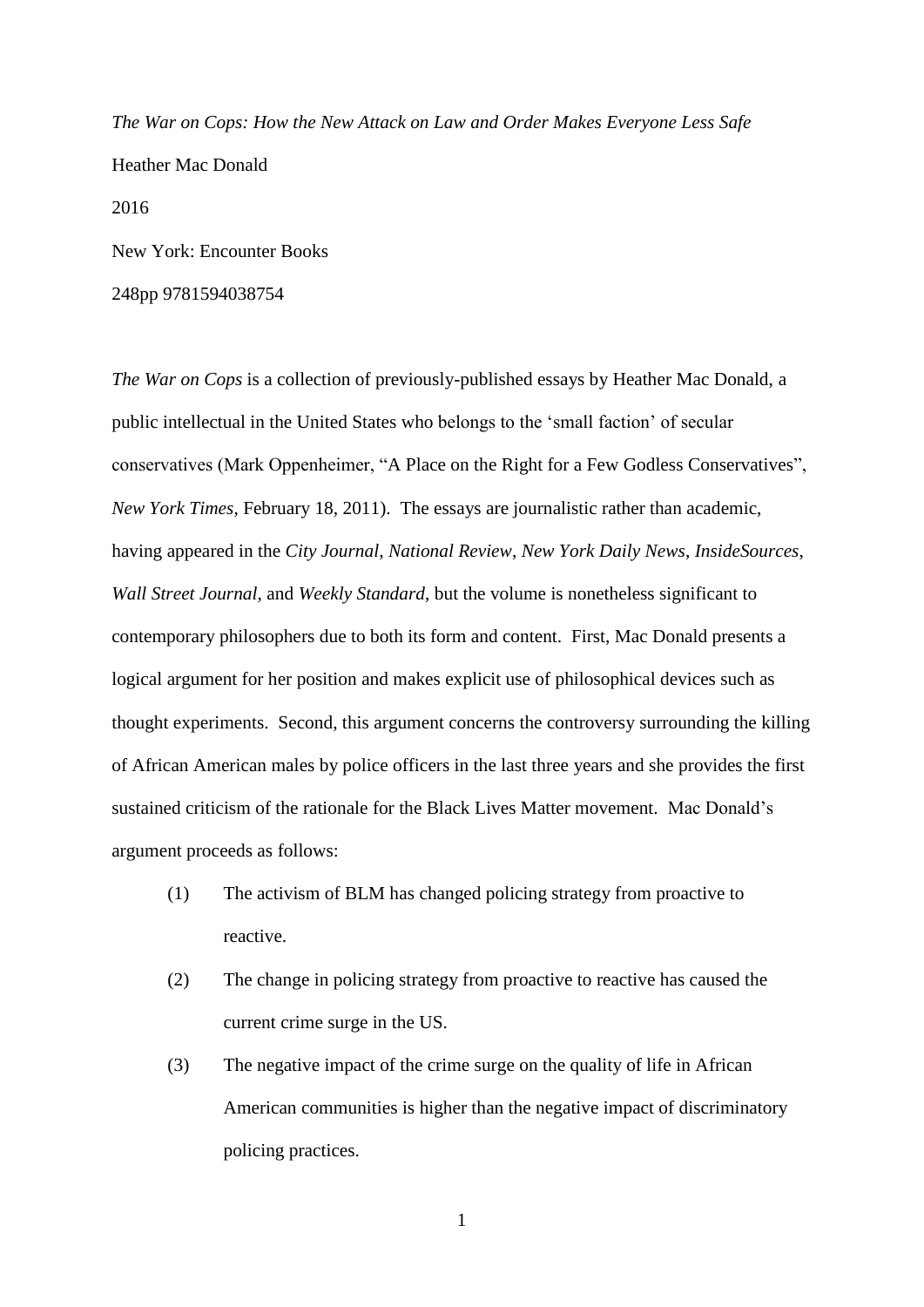(4) Therefore BLM has had a net negative impact on the quality of life in African American communities.

(1) and (2) combine to create 'the Ferguson effect' (p.70). In addition to her criticisms of BLM, President Obama, and liberal academics, Mac Donald offers a positive thesis, claiming that the breakdown of the African American family is the cause of the disproportionate crime rate in African American communities and that the solution to the crime problem is 'to rebuild the family – above all, the black family' (p.233).

There are times when Mac Donald brings a refreshing rigour to issues that have become supercharged with opacity, hyperbole, and emotion. She argues, for example, that the statistics on stop-and-frisk are no more evidence of racism than they are sexism (p.97). African American men commit a disproportionate number of gun crimes and are therefore more likely to be stopped by police and also more likely to shoot at – and be shot by – police. Mac Donald is correct that statistics need to be both analysed and contextualised before they can be offered as evidence, but she employs the very same rhetorical devices that she criticises in her opponents in making her own case. The use to which she puts the proactive/reactive dichotomy and her selection of examples are paradigmatic. Mac Donald follows many contemporary criminologists in dividing policing strategy into two value-laden and mutually-exclusive categories, proactive and reactive. She regards the former as positive – tellingly referred to as 'Broken Windows policing' (p.31) rather than the more accurate and aggressive-sounding Zero Tolerance Policing – and the latter as negative. Reactive policing is an essential part of police work just as it is for the other two emergency services and proactive policing can be positive (in reducing crime) or negative (in straining police and community relations), depending upon the tactics used. Second, Mac Donald exploits a technique that is used by both sides of the debate, the focus on examples at the expense of

2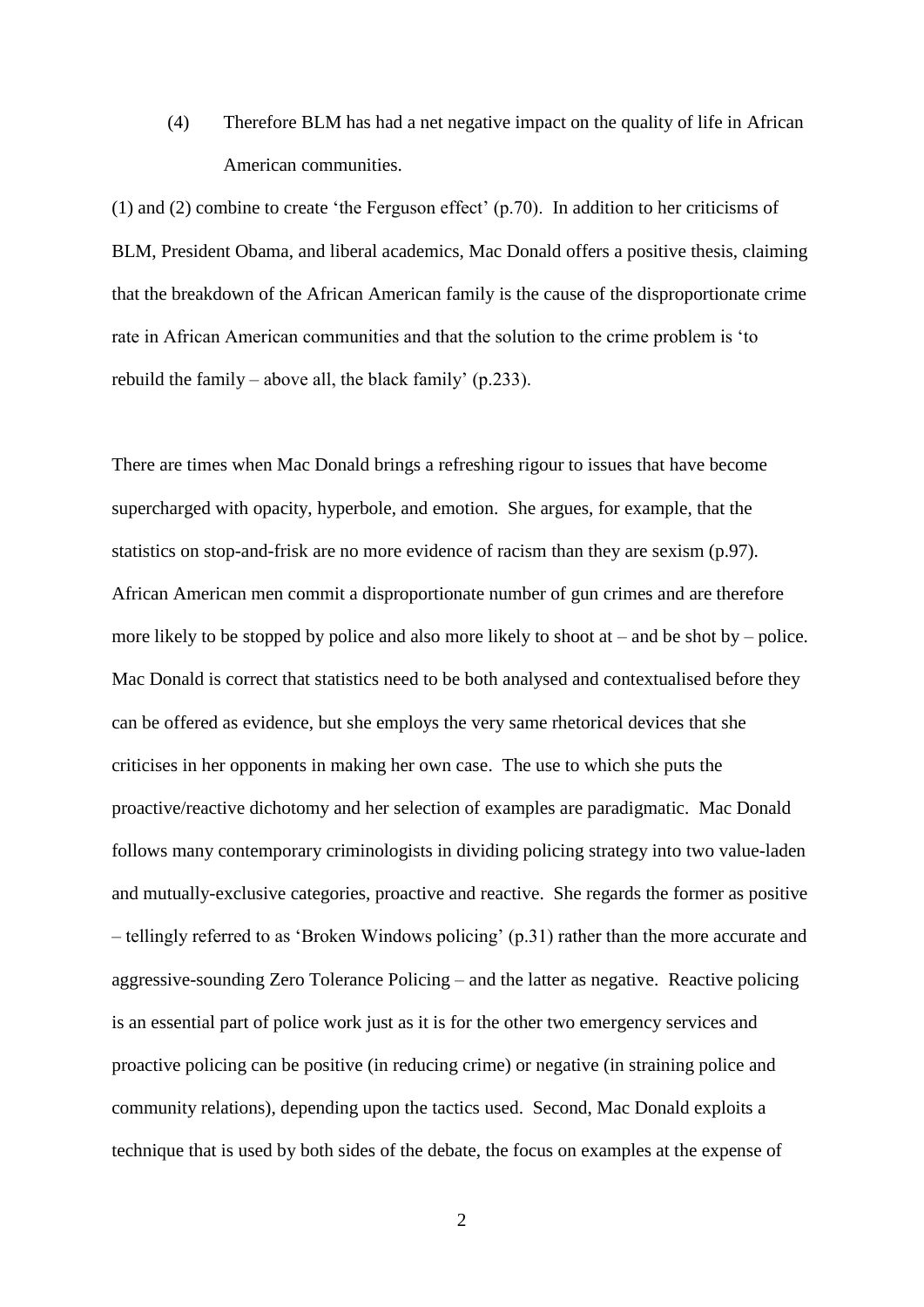counter-examples. She concentrates on those cases where there may have been justification for the use of deadly force rather than the cases where police officers have shot unarmed African American suspects in circumstances where the force used was either avoidable (such as Ezell Ford and, subsequent to her writing, Alton Sterling) or inexplicable (Walter Scott and, subsequently, Philando Castile). Each one of these regrettable incidents needs to be assessed in isolation on a case-by-case basis and Mac Donald's attempts to gloss over unjustified homicides on the principle that some of the homicides have been justified is every bit as misleading as attempts to exaggerate police culpability by means such as using Trayvon Martin's death as an example of police aggression. Mac Donald accuses both President Obama and New York Mayor Bill de Blasio of irresponsibility in speaking out against the police, but she is no less irresponsible in her blanket defence of the police.

This irresponsibility is perhaps most flagrant in the lack of evidence offered by Mac Donald for her argument. There has been a recent surge in violent crime and although James Comey, the Director of the Federal Bureau of Investigation, supports the idea of the Ferguson effect, the cause of the crime wave remains highly disputed (Eric Lichtblau & Monica Davey, "Homicide Rates Jump in Many Major U.S. Cities, New Data Shows," *New York Times*, May 13, 2016). Similarly, the efficacy of Zero Tolerance Policing is the subject of much debate rather than the received wisdom that Mac Donald takes for granted. She assumes, for example, that stop-and-frisk is a successful police tactic without quoting the statistics. In the United Kingdom, stop and search has drawn a great deal of criticism, not only because of the potential for racial profiling and the negative consequences for community policing, but because it is claimed to be, in the words of Theresa May in an address to parliament on 30 April 2014, 'an enormous waste of police time'. The stop to arrest ratio in the UK was extremely low – and the costs thus believed to outweigh the benefits – but Mac Donald

3